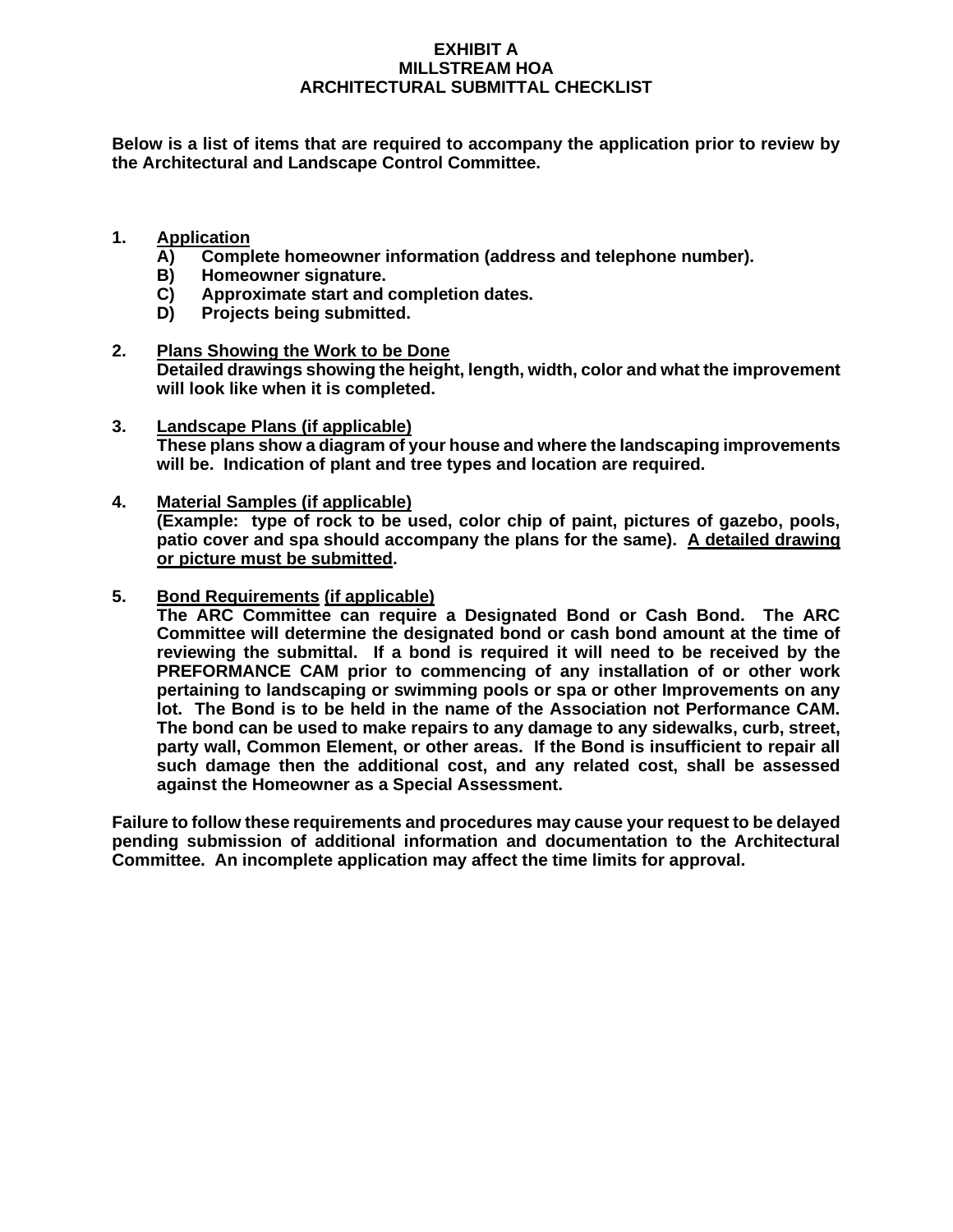#### **EXHIBIT B MILLSTREAM HOA HOME IMPROVEMENT APPLICATION**

| Project being submitted:                                                                   |                          |                       |                                               |
|--------------------------------------------------------------------------------------------|--------------------------|-----------------------|-----------------------------------------------|
| <b>Landscaping Carry Walls</b>                                                             |                          | <b>Patio Cover</b>    |                                               |
| <b>Side</b>                                                                                | <b>Side</b>              | <b>Painting</b>       | <b>Air Conditioner</b>                        |
| <b>Front</b>                                                                               | <b>Front</b>             | _____Playhouse        | _____Fence(s)                                 |
| <b>Back</b>                                                                                | Rear                     | Pool & Equipment      | <b>Example 2</b> Awnings                      |
| <b>Trees</b>                                                                               | <b>Netaining</b>         | ______Spa & Equipment | Gazebo                                        |
| <b>Solar</b>                                                                               | Relocation               | <b>Room Additions</b> | <b>Deck</b>                                   |
| Lawn Only                                                                                  | <b>Extension</b> Gutters |                       | <b>Drains</b>                                 |
|                                                                                            |                          |                       |                                               |
| PLEASE FILL IN DETAILS IF NOT SHOWN ON PLANS:                                              |                          |                       |                                               |
|                                                                                            |                          |                       | Are all existing improvements shown on plans? |
|                                                                                            |                          |                       |                                               |
|                                                                                            |                          |                       |                                               |
| Color scheme: _____________<br><u> 1989 - Johann Stoff, amerikansk politiker (d. 1989)</u> |                          |                       |                                               |
|                                                                                            |                          |                       |                                               |

**Plans that are approved are not to be considered authorization to change the drainage plan as installed by the developer and approved by the Clark County. The review is intended to consider aesthetic appearance of the drains, pipes and coring and other applicable aspects of drainage. Owner may also need to acquire approval from the Clark County for permission to encroach within County easement.**

| <b>Homeowners Signature</b> | Date                                                                                                                                                                                                                                 |  |
|-----------------------------|--------------------------------------------------------------------------------------------------------------------------------------------------------------------------------------------------------------------------------------|--|
| $+ + + + +$                 |                                                                                                                                                                                                                                      |  |
|                             | For GRAND TETON VILLAGE: Architectural Committee Use Only                                                                                                                                                                            |  |
| [] Approved [] Denied       | [ ] Conditional Approval                                                                                                                                                                                                             |  |
|                             | Bonded Required: <u>Department of the Secretary Condensity of the Secretary Condensity Condensity Condensity Condensity Condensity Condensity Condensity Condensity Condensity Condensity Condensity Condensity Condensity Conde</u> |  |
|                             |                                                                                                                                                                                                                                      |  |
|                             |                                                                                                                                                                                                                                      |  |
| <b>Signature and Date:</b>  |                                                                                                                                                                                                                                      |  |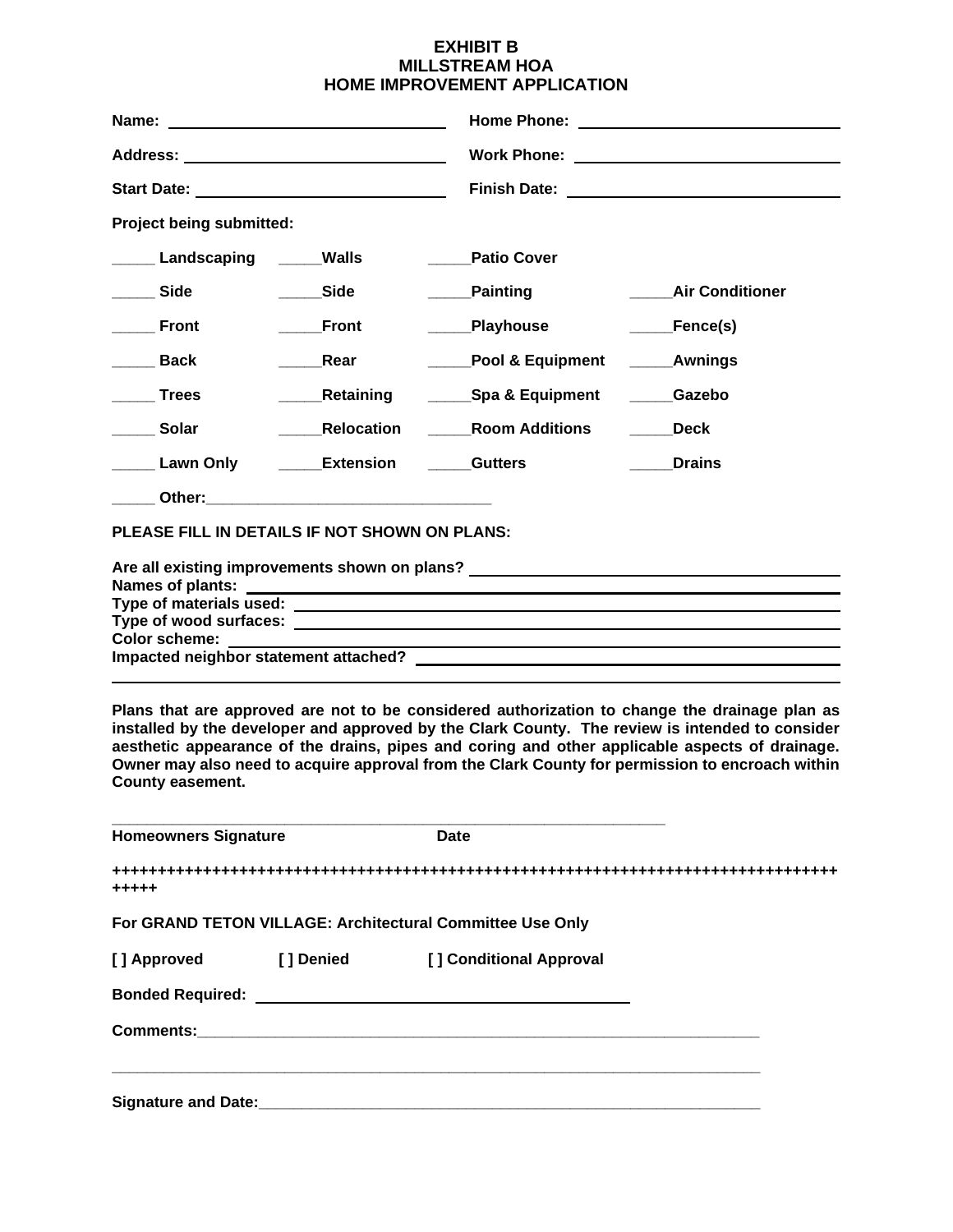### **EXHIBIT C MILLSTREAM HOA NEIGHBOR AWARENESS FORM**

**NEIGHBOR AWARENESS:** The neighbor's approval is not necessarily a condition to your improvement/modification being approved by the Architectural Committee. The intent is to advise your neighbors who own property within close proximity of your lot and may be affected by your proposed improvement(s) by requiring their signature below. Neighbor's signing below indicates their awareness of this application. No application will be considered complete until there is evidence that the immediate neighbors and any neighbor who may be affected have been made aware of this application.

LIST IMPROVEMENTS (Please Print):

*NEIGHBORS AWARENESS SIGNATURES*

| <b>NAME (PRINT)</b> | SIGNATURE ADDRESS | <b>DATE</b> |
|---------------------|-------------------|-------------|
|                     |                   |             |
|                     |                   |             |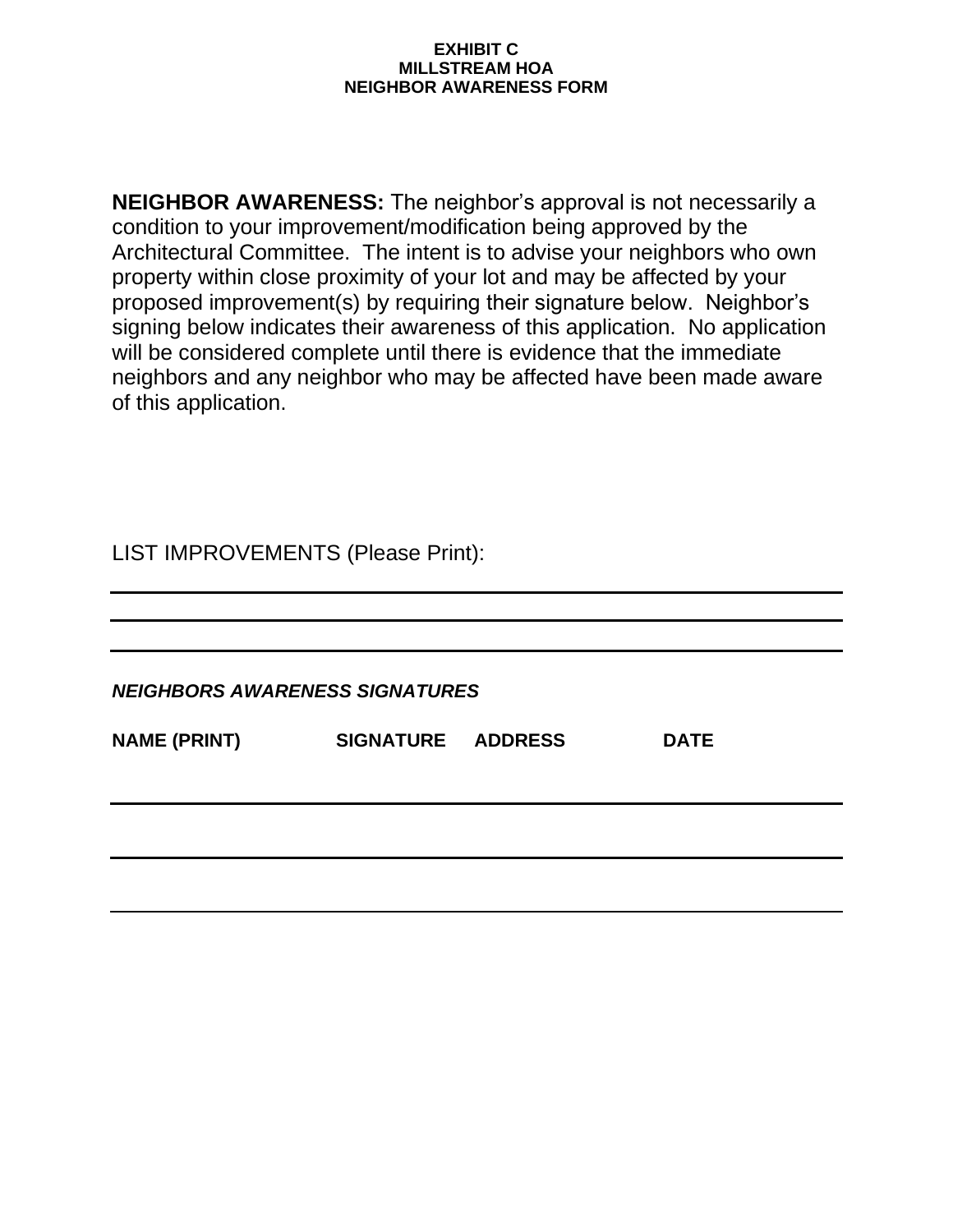### **EXHIBIT D MILLSTREAM HOA PATIO COVER CHECKLIST**

**The following information is needed for all patio cover submittals. This information must be accompanied by plans which show all the listed details, dimensions and what completed cover will look like.**

| 1. | <b>Height ____________</b> |                                                                                                                  |                                                                                                  | Slope __________                                                                                                                                                                                                                    |  |
|----|----------------------------|------------------------------------------------------------------------------------------------------------------|--------------------------------------------------------------------------------------------------|-------------------------------------------------------------------------------------------------------------------------------------------------------------------------------------------------------------------------------------|--|
|    |                            | Width $\qquad \qquad \qquad$                                                                                     |                                                                                                  | Overhang ____________                                                                                                                                                                                                               |  |
| 2. | Setbacks:                  |                                                                                                                  |                                                                                                  |                                                                                                                                                                                                                                     |  |
|    |                            | From posts to the right side wall (min. 5 ft.) (B) _____________________________                                 |                                                                                                  |                                                                                                                                                                                                                                     |  |
|    |                            | From posts to the left side wall (min. 5 ft.) 8                                                                  |                                                                                                  |                                                                                                                                                                                                                                     |  |
| 3. |                            | <b>Roof Type:</b>                                                                                                |                                                                                                  |                                                                                                                                                                                                                                     |  |
|    |                            | tails? Yes or No.                                                                                                |                                                                                                  | A) Flat with spaced slats? Yes or No. If yes, will roof have exposed rafter                                                                                                                                                         |  |
|    |                            |                                                                                                                  |                                                                                                  |                                                                                                                                                                                                                                     |  |
|    | B)                         | Match existing roof type? Yes or No.                                                                             |                                                                                                  |                                                                                                                                                                                                                                     |  |
|    | C)                         | Rolled roof? Yes or No. Give description of material.<br>(i.e., fiber felt weight, rolled roofing weight, etc.). |                                                                                                  |                                                                                                                                                                                                                                     |  |
|    |                            |                                                                                                                  |                                                                                                  | (Rolled roofing must be white or red and have a tile border. Tile border must match the tile<br>that is on the residence. Rolled roofs cannot have exposed rafter tails.)                                                           |  |
| 4. |                            |                                                                                                                  |                                                                                                  | <b>Wood type:</b> when the contract of the contract of the contract of the contract of the contract of the contract of the contract of the contract of the contract of the contract of the contract of the contract of the contract |  |
| 5. |                            |                                                                                                                  |                                                                                                  | Post Size (minimum 4" x 6" for inside properties):                                                                                                                                                                                  |  |
| 6. | <b>Color</b>               |                                                                                                                  |                                                                                                  | A) Will structure be painted to match color of residence? Yes or No.                                                                                                                                                                |  |
|    |                            |                                                                                                                  | B) Natural color of wood being used? Yes or No.<br>(All natural wood surfaces must be finished). |                                                                                                                                                                                                                                     |  |

**7. Stucco - Will patio be stuccoed? Yes or No. If yes, stucco must match the stucco type and color that is on the residence.**